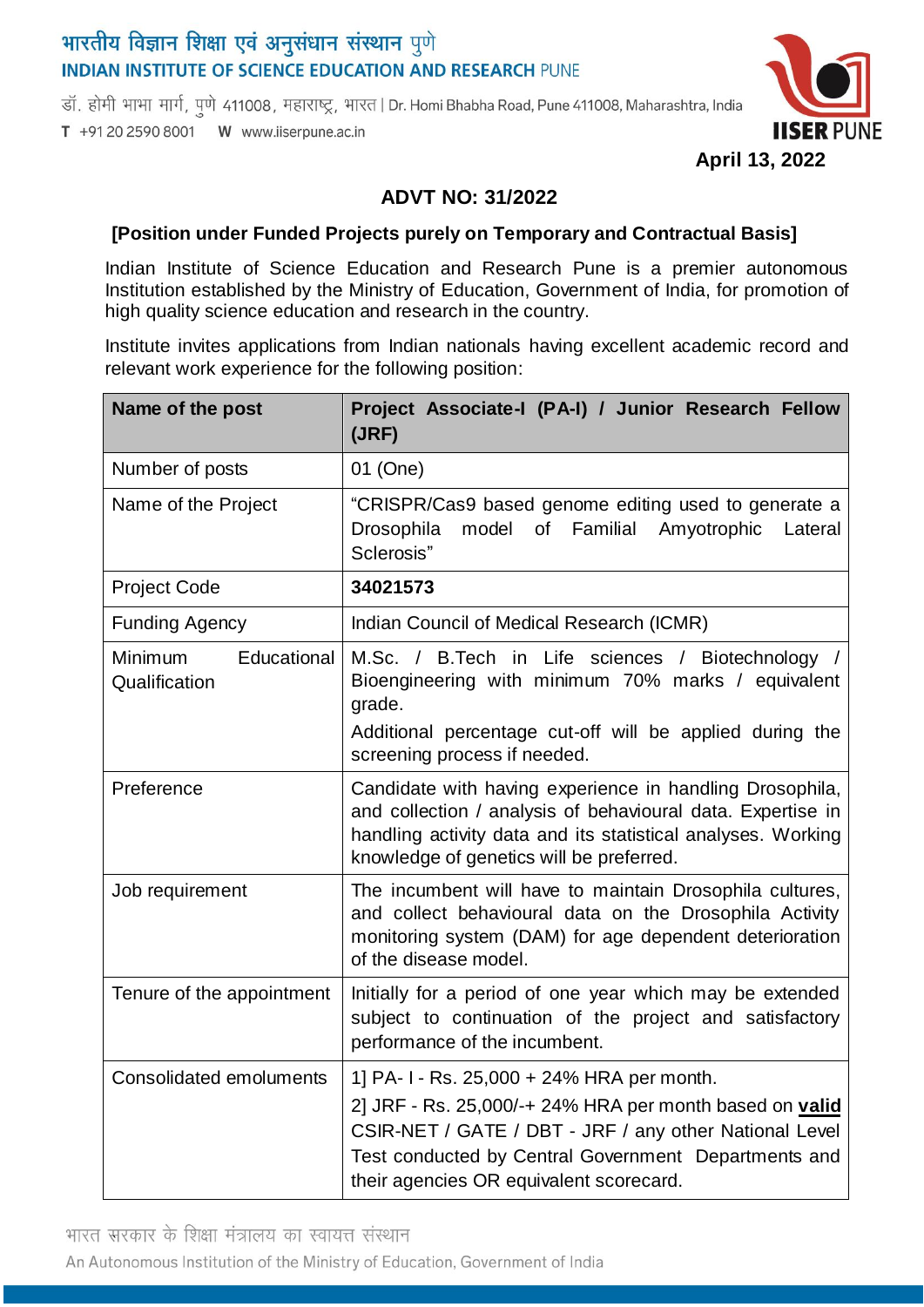| Age | PA-I: Not more than 35 years as on last date of application |
|-----|-------------------------------------------------------------|
|     | JRF: Not more than 28 years as on last date of application  |

## **HOW TO APPLY:**

- $\triangleright$  Interested candidates should send the application by email in the prescribed format available below this advertisement by email **(convert into PDF Format)** addressed to **[bio\\_app@iiserpune.ac.in](mailto:bio_app@iiserpune.ac.in)** on or before **April 25, 2022.** Please mention **"Advt. No. 31/2022" and "Name of the post & Advt No. 31/2022"** in the subject line of the email.
- $\triangleright$  List of shortlisted candidates for selection process with details of date & time will be put up on the institute website below this advertisement and the shortlisted candidates will be informed by **e-mail** only. Therefore, please mention active Mobile Number and Email ID in the application form.
- $\triangleright$  Photocopies of relevant certificates and other testimonials in support of age, qualification/s, experience/s & recent passport size photograph will be collected and verified at an appropriate stage.

# **General Information / details about the post**

- 1. The appointment is purely temporary and will terminate automatically without any notice or compensation on termination of the project.
- 2. The appointed person shall have no claim of appointment / absorption in Funding Agency or in IISER Pune.
- 3. The appointment of the applicant will be governed by the terms and conditions of the funding agency particularly applicable to the said project.
- 4. The qualification prescribed should have been obtained from recognized Universities / Institutions.
- 5. The prescribed educational qualification/s & / or experience/s are bare minimum and mere possession of same does not entitle candidates to be called for selection process. Where number of applications received in response to this advertisement is large, it may not be convenient or possible to carry out selection process for all the candidates. Based on the recommendations of the Screening Committee, the Project Investigator may restrict the number of candidates to be called for the selection process to a reasonable limit after taking into consideration qualification and experience over and above the minimum prescribed in the advertisement. Therefore, it will be in the interest of the candidates, to mention all the qualifications and experience in the relevant field at the time of applying.
- 6. Age relaxation commensurate with educational qualification/s and / or experience/s of the applicant may be considered for candidates having qualification and experience higher than the advertised with the prior approval of the competent authority.
- 7. In case, a selected candidate does not join or resigns after joining the post, waitlisted candidate/s may be offered the position.
- 8. No TA/DA will be admissible for appearing for the interview.